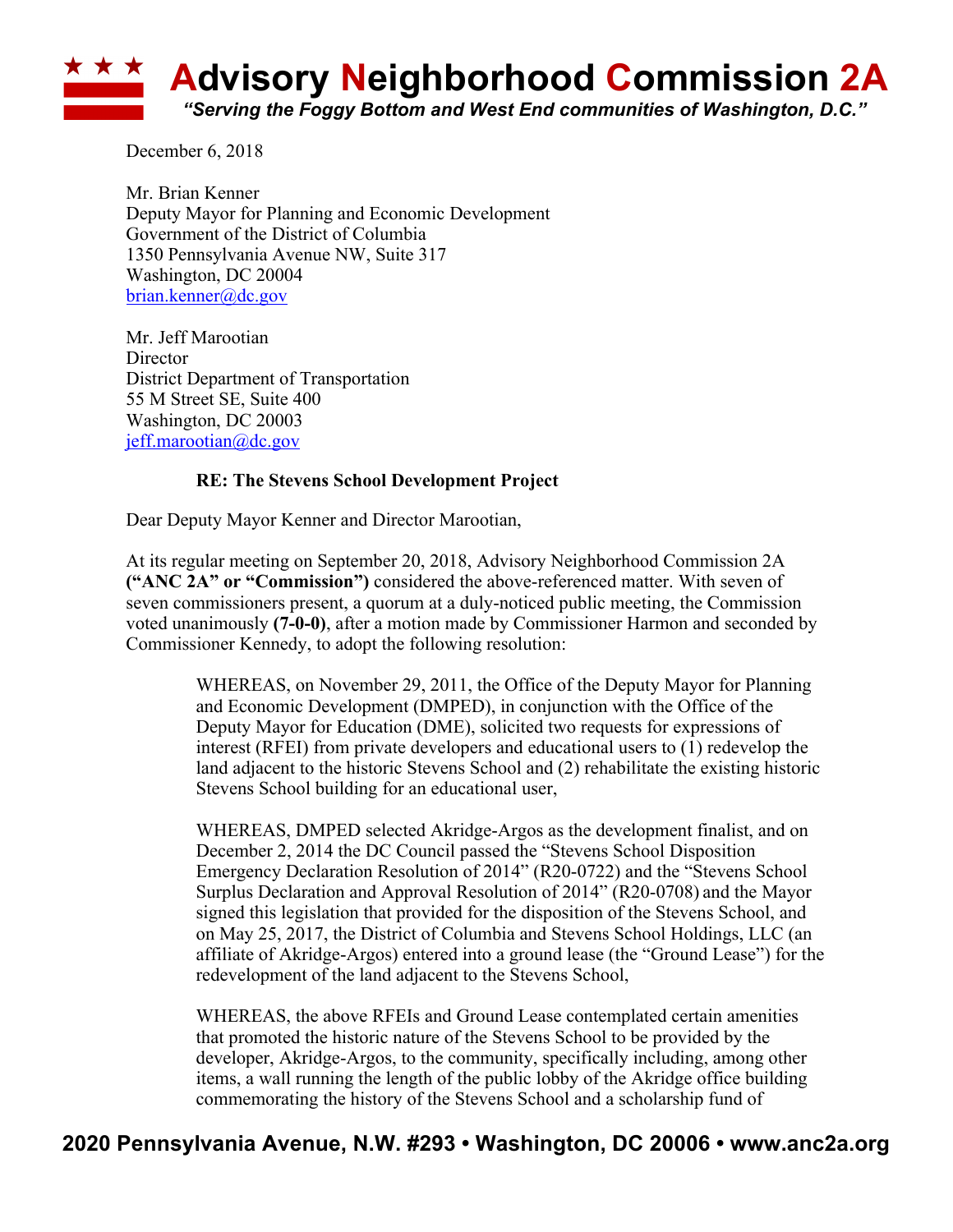## **A Advisory Neighborhood Commission 2A**

*"Serving the Foggy Bottom and West End communities of Washington, D.C."*

\$10,000 per year for five years to be provided by Akridge-Argos to a DC resident who exemplifies the values of Thaddeus Stevens,

WHEREAS, Akridge-Argos would like to, in lieu of installing a static display wall in the office building lobby, provide an interactive, 2D and 3D augmented reality historical digital display and exhibit within the public office building lobby to fulfill the RFEI and Ground Lease requirements and clarify, per the request of ANC 2A Commissioner Florence Harmon, that the scholarship can be awarded to any qualifying resident of DC so that no preference exists for ANC 2A residents, and

WHEREAS, construction has started on the Akridge-Argos office building and the Stevens School that necessitates the closing of the far western traffic lane moving south on  $21<sup>st</sup>$  Street NW in front of the office building site and school, resulting in only one lane of traffic flow, reduced from the original three lanes in this downtown block, which causes significant traffic congestion since parking seems to still be available on the eastern side of  $21<sup>st</sup>$  Street on this block. Similar traffic challenges exist further north on 21<sup>st</sup> Street NW in this same area due to the construction of the nearby CBS News building.

THEREFORE, BE IT RESOLVED that ANC 2A urges the Office of the Deputy Mayor for Planning and Economic Development to amend the necessary land documents and agreements with Akridge-Argos to permit an interactive, 2D and 3D historic digital display to commemorate and celebrate the history of the Stevens School and to reflect that there is no ANC 2A residency preference for the scholarship as part of these community amenities.

BE IT FURTHER RESOLVED that ANC 2A urges the District Department of Transportation to eliminate parking on the eastern side of  $21<sup>st</sup>$  Street NW on this block (the 1000 block of 21<sup>st</sup> Street NW), and in addition, on the eastern side of the 1100 block of 21<sup>st</sup> Street NW at the CBS News construction site, on weekdays for the duration of these construction projects and to restore such parking as currently permitted at the end of these projects .

Commissioners Florence Harmon (2A06@anc.dc.gov) and William Kennedy Smith  $(2A04@anc.de.gov)$  are the Commission's representatives in this matter.

ON BEHALF OF THE COMMISSION.

Sincerely,

Willi K Suite no

William Kennedy Smith, MD Chairperson